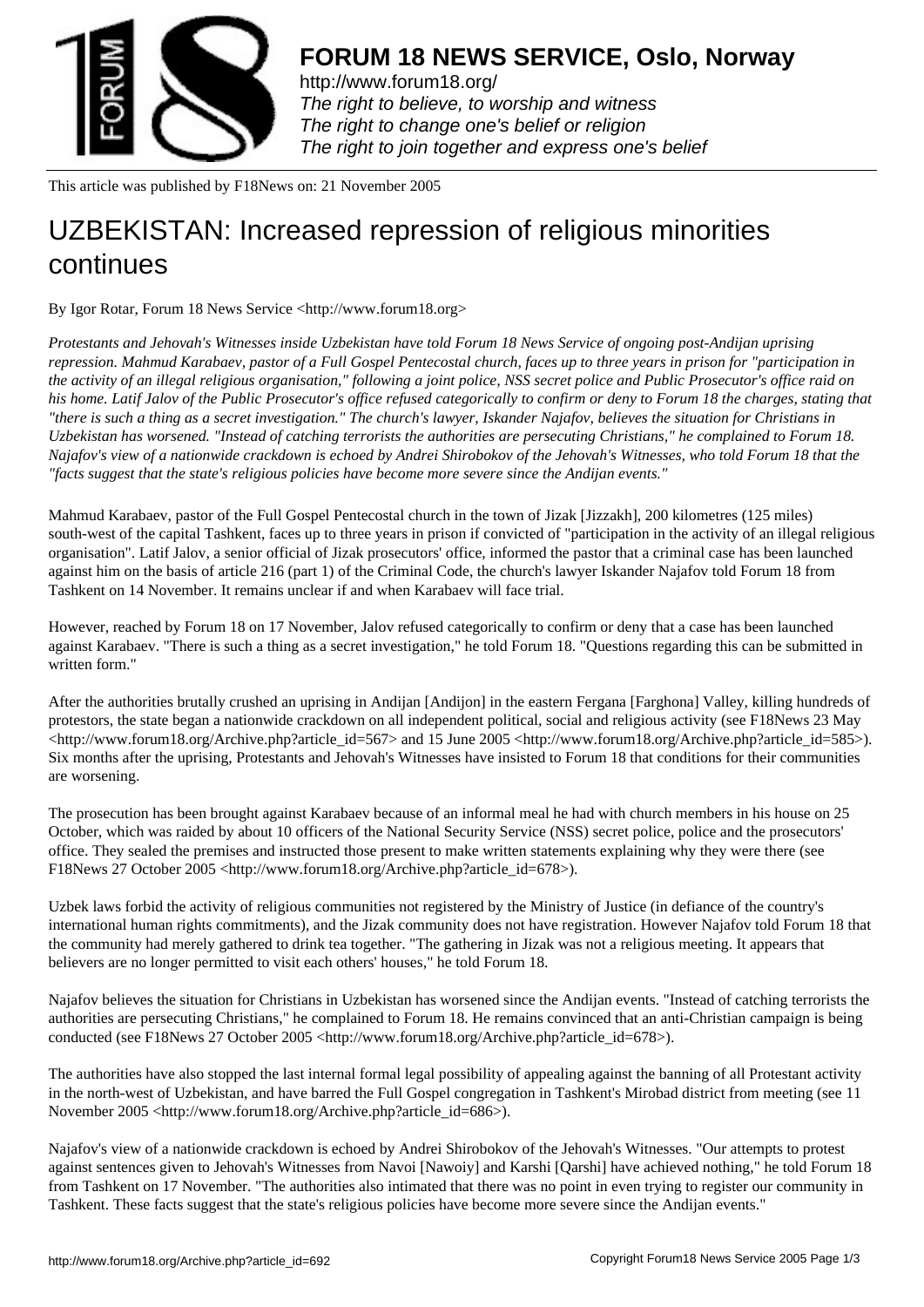On 31 August, the city court in Karshi in central southern Uzbekistan found two Jehovah's Witnesses guilty of violating Article 216 (2) of the Criminal Code - breaking the Law on Religious Organisations. Bakhrom Pulatov was fined 705,150 Soms (3,961 Norwegian kroner, 509 Euros or 624 US dollars), while Feruza Mamatova was fined 548,450 soms (3,081 Norwegian kroner, 396 Euros or 485 US dollars), the largest fines the Jehovah's Witnesses have ever faced in Uzbekistan. Both Pulatov and Mamatova had previously been fined under the Administrative Code for taking part in the activity of an unregistered religious organisation (see F18News 16 September 2005 <http://www.forum18.org/Archive.php?article\_id=653>).

The minimum monthly wage in Uzbekistan is 5,540 Soms (32 Norwegian Kroner, 4 Euros, or 5 US Dollars), and other economic data is regarded as secret.

On 6 October a court in the town of Navoi, also in central southern Uzbekistan, fined local Jehovah's Witness Azim Klichev 90,000 Soms (511 Norwegian Kroner, 65 Euros, or 77 US Dollars), also on the basis of article 216-2 of the Criminal Code. He and fellow Jehovah's Witnesses in Karshi were found guilty of attending gatherings of an unregistered religious community.

Officials categorically reject the views of the Protestants and the Jehovah's Witnesses. "To claim that the authorities have toughened their religious policies is a deliberate distortion of the facts," Begzot Kadyrov, the senior specialist of the government's Committee on Religious Affairs, told Forum 18 from Tashkent on 15 November. "On the contrary, we are now even more attentive to the needs of religious believers. For example, new mosques have been registered since the Andijan events."

Representatives of other faiths are in partial agreement with Kadyrov's view. "I have not noticed any real changes in the state's religious policies since the Andijan events," Vadim Kostritsin, who chairs the Uzbek Society of Krishna Consciousness, told Forum 18 from Tashkent on 17 November.

"For now at least the Andijan events have not been reflected in the state's religious policies," the former chief mufti of Uzbekistan, Muhamad Sadyk Muhamad Yusuf, told Forum 18 from Tashkent on 19 November. The former mufti has on several occasions openly criticised the authorities' religious policies. He also conceded that the authorities have opened several mosques since the Andijan events - for example two in Tashkent - but stressed that this is not on a mass scale and so it is premature to talk of a new direction.

The former mufti's view is shared by the human rights activist Tulkin Karaev from Karshi, himself forced to flee from Uzbekistan after the Andijan events. "I follow the situation in Uzbekistan closely, and almost every day phone my home country," he told Forum 18 on 17 November in the Kyrgyz capital Bishkek. "I have not noticed any toughening of the Karimov regime's policies towards Muslims since Andijan. The authorities are most actively involved in pursuing journalists and human rights activists. Fortunately they have forgotten about religious believers for the time being!"

After the authorities brutally crushed the Andijan uprising in May, human rights activists who had reported on the killings have been jailed. The Namangan (in the Fergana Valley) regional correspondent of Radio Ozodlik (Radio Free Europe / Radio Liberty) was sentenced to six months' imprisonment. More than fifteen independent journalists have suffered persecution, repression and beatings at the hands of law enforcement agencies and the NSS secret police.

Detained in Interior Ministry pre-trial detention centres are a number of human rights activists, including the chair of the Appeal human rights organisation Saidjakhon Zainobiddinov, the chair of the Flaming Hearts organisation of the town of Margilan, in the Fergana Valley, Mutabar Tadjibaeva, the Andijan-based activist of the Ezgulik (Goodness) human rights group Abdugappar Dadabaev, and the independent Namangan activist Sobitkhon Ustaboev.

Persecution forced many other journalists and human rights activists to leave Uzbekistan, among them the director of the Institute for War and Peace Reporting office in Tashkent Galima Bukharbaeva, the coordinator of the Uznews.net project Kudrat Babajanov, the Fergana region BBC radio correspondent Matlyuba Azamatova, the independent journalist and human rights activist from the Kashkadarya region Tulkin Karaev, the independent journalist and chairman of the Society for the Defence of the Rights of Journalists of Uzbekistan Yusuf Rasulov, the Andijan region Radio Ozodlik correspondent Gafurjon Yuldashev, the Andijan region BBC radio correspondent Sharifjon Ahmedov, and the Namangan region Voice of America radio correspondent Obid Rizo.

Forum 18 News Service's own Central Asia correspondent was detained and deported from Uzbekistan (see F18News 16 August 2005 <http://www.forum18.org/Archive.php?article\_id=631>, and the authorities have since the Andijan uprising increased their attempts to isolate religious communities from international support (see F18News 3 October 2005 <http://www.forum18.org/Archive.php?article\_id=665>).

The use of heavy postal censorship is routine in Uzbekistan (see F18News 14 November 2005  $\text{http://www.forum18.org/Archive.php?article_id=687>), as is the seizing and destruction of religious literature (see F18News 6$ September 2005 <http://www.forum18.org/Archive.php?article\_id=643>).

Due to the increased repression, a number of Andijan-based human rights activists known to Forum 18 have been forced to emigrate